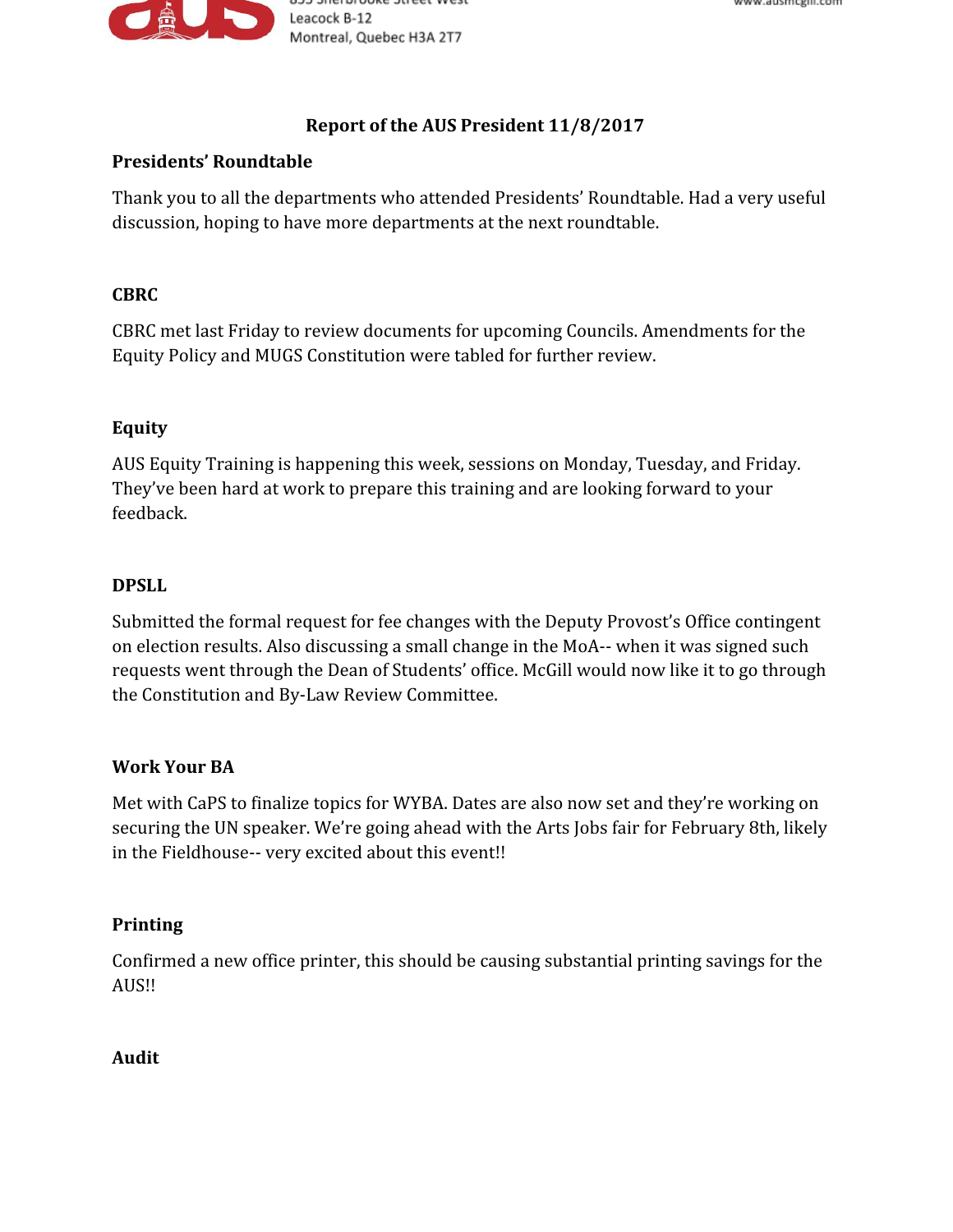

Audit complete, Noah will presumably touch on this more-- should be getting the final statements shortly.

### **Computer Lab Fund**

Computer Lab Fund meeting coming up in 2 weeks, this will be discussing implementation of the fee cuts if those end up passing referendum.

### **Lassman Photography Contract**

Still haven't signed the Lassman contract with SSMU-- they haven't been able to provide a copy of last year's contract, and we don't have a record of having signed any document from our side of things.

### **GSFSSA & QSSA**

General assembly for GSFSSA coming up to elect their team for the rest of the year! Also setting up something comparable for the Quebec Studies Students' Association (QSSA).

### **Workstudy Increase**

Work study has confirmed an increase to the cap for AUS Executives & Arts Reps for the upcoming year, having doubled the overall cap (individual cap remains at 19 hours for Executives, Arts Reps new cap is set at 13 hours).

### **Sexual Violence Prevention Fund**

Been doing consultation on the possibility of having a sexual violence prevention / support fund. This won't be happening this semester, but will report more on the various meetings orally.

**Respectfully Submitted,**

Erik Partridge